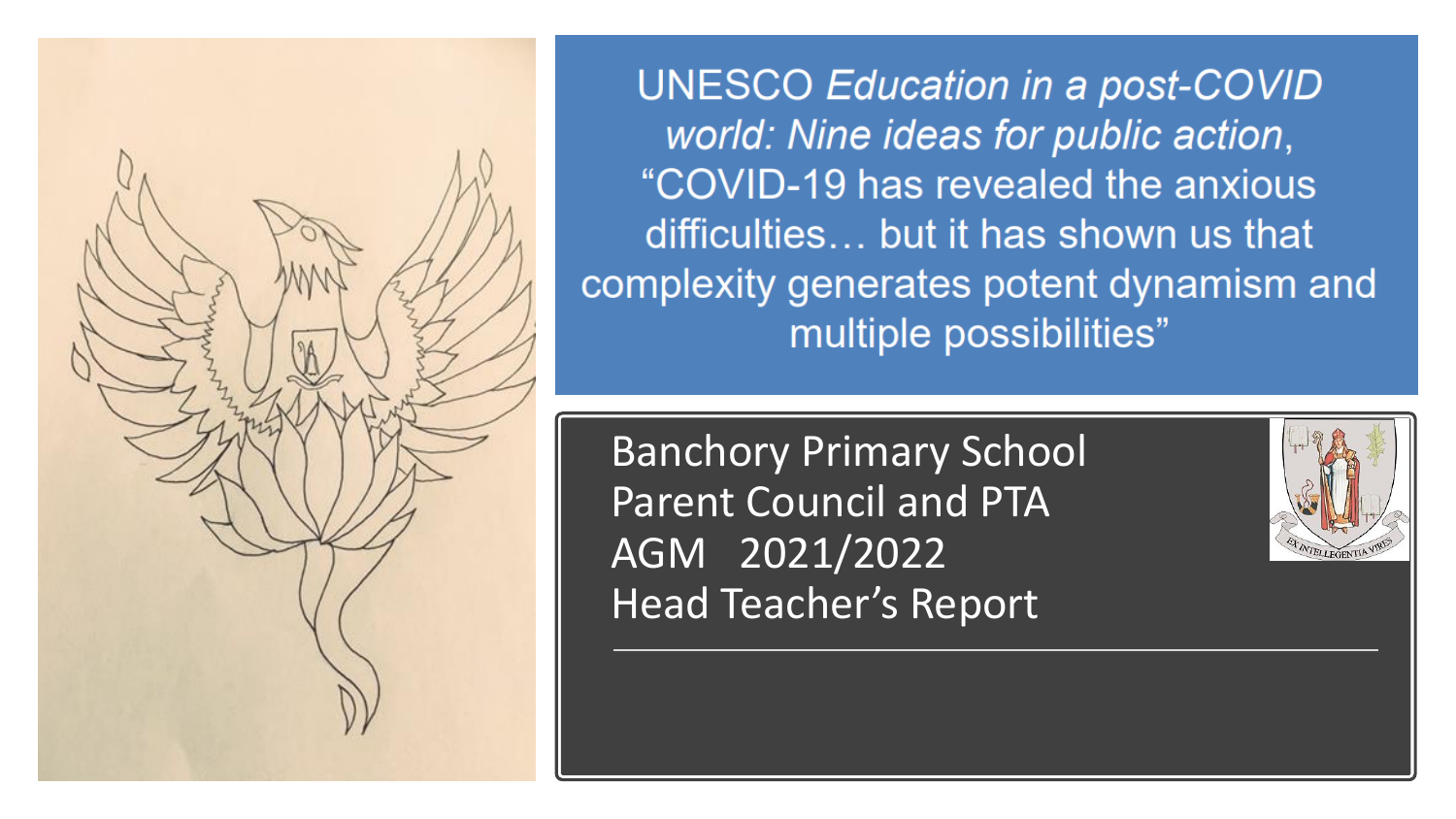# BPS Blueprint

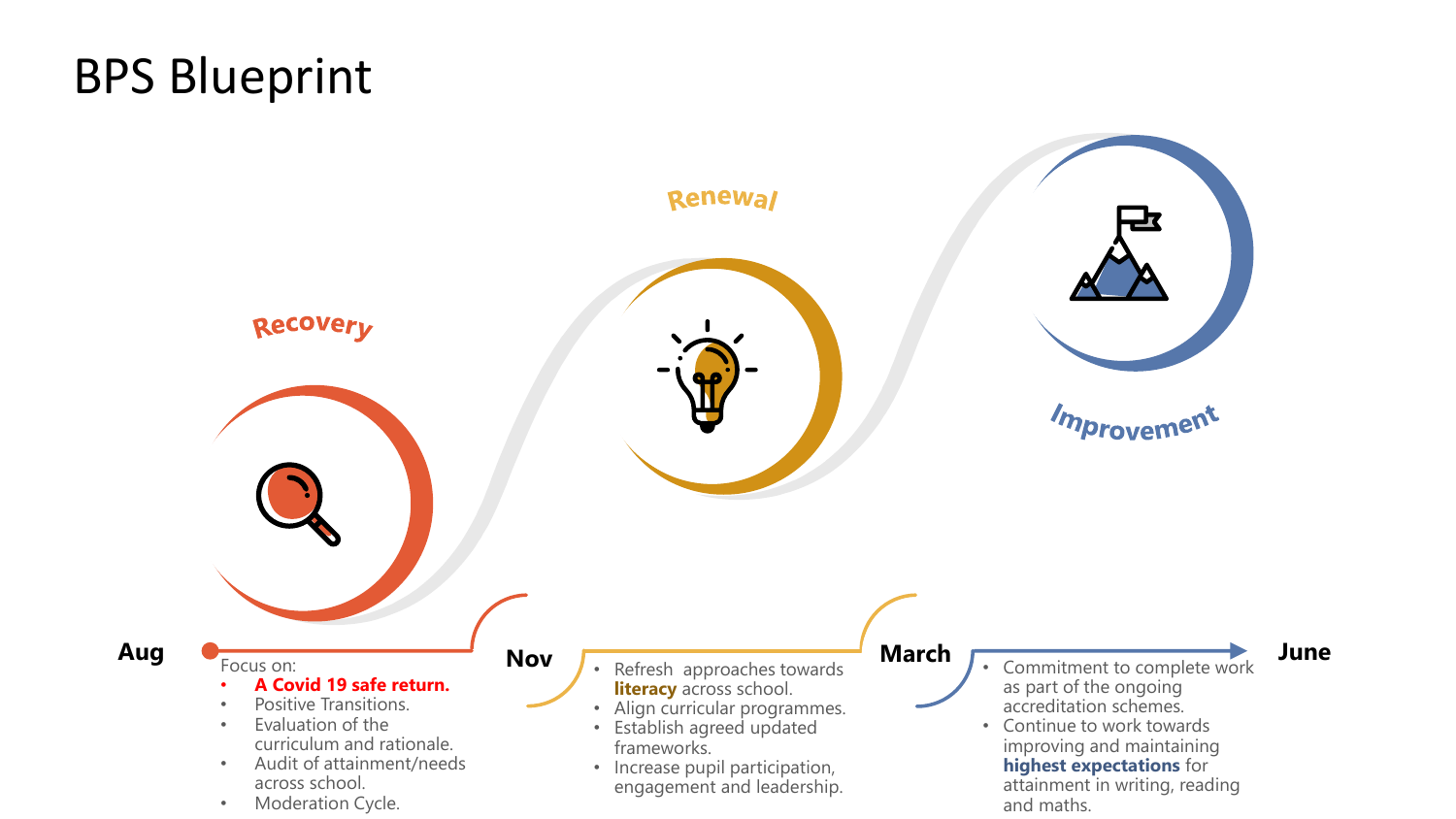#### Parental Engagement

## **Recovery**

- Online digital platforms, e.g. Seesaw
- Pupils' Learning Journeys

### **Renewal**

- Parent information session on TEAMS and/or skype.
- Update reporting calendar to reflect new ways of interacting.

#### **Improvement**

- Parent and partner representation in pupil and school working groups.
- School Focus group membership.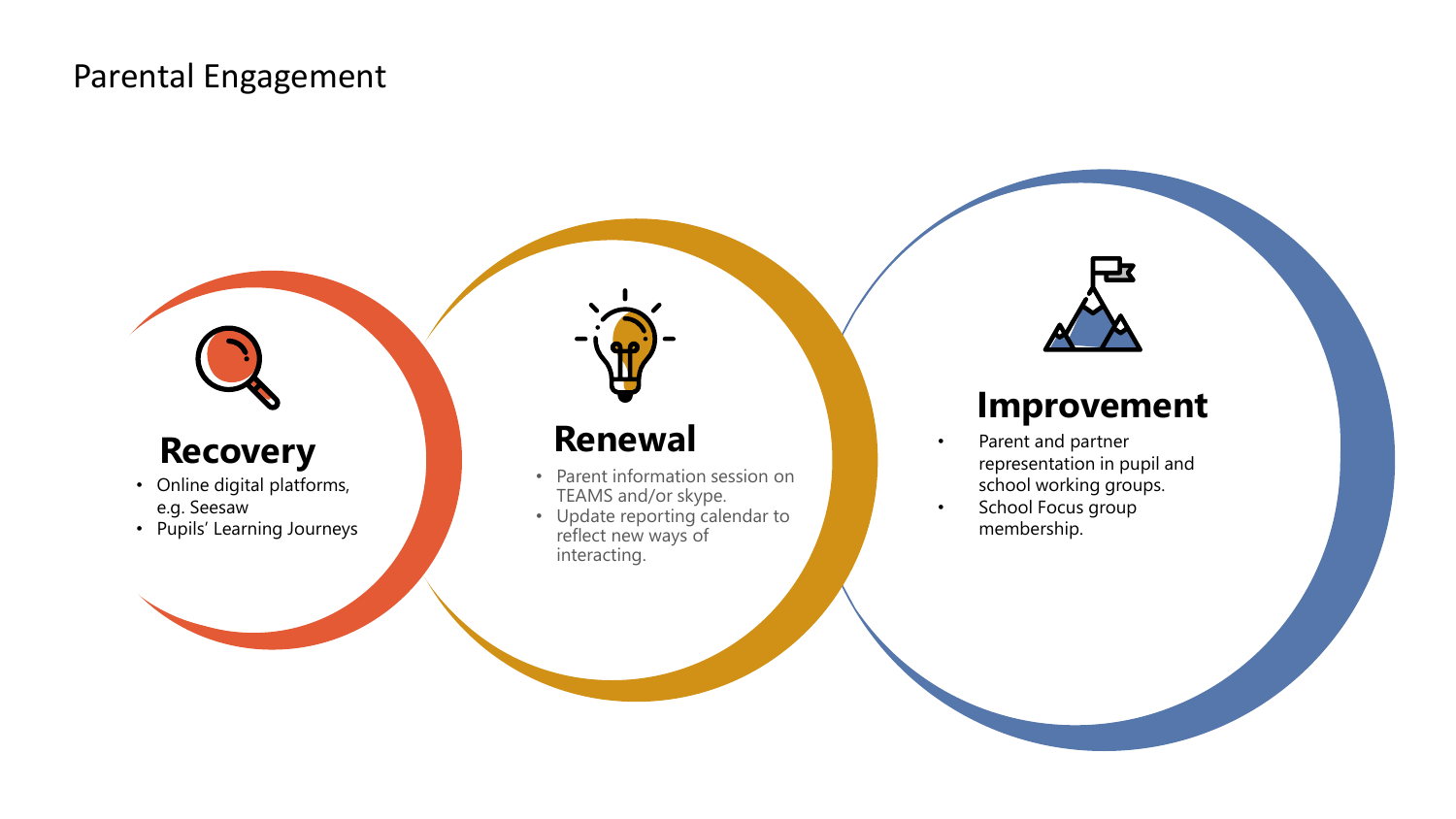# Quality Improvement

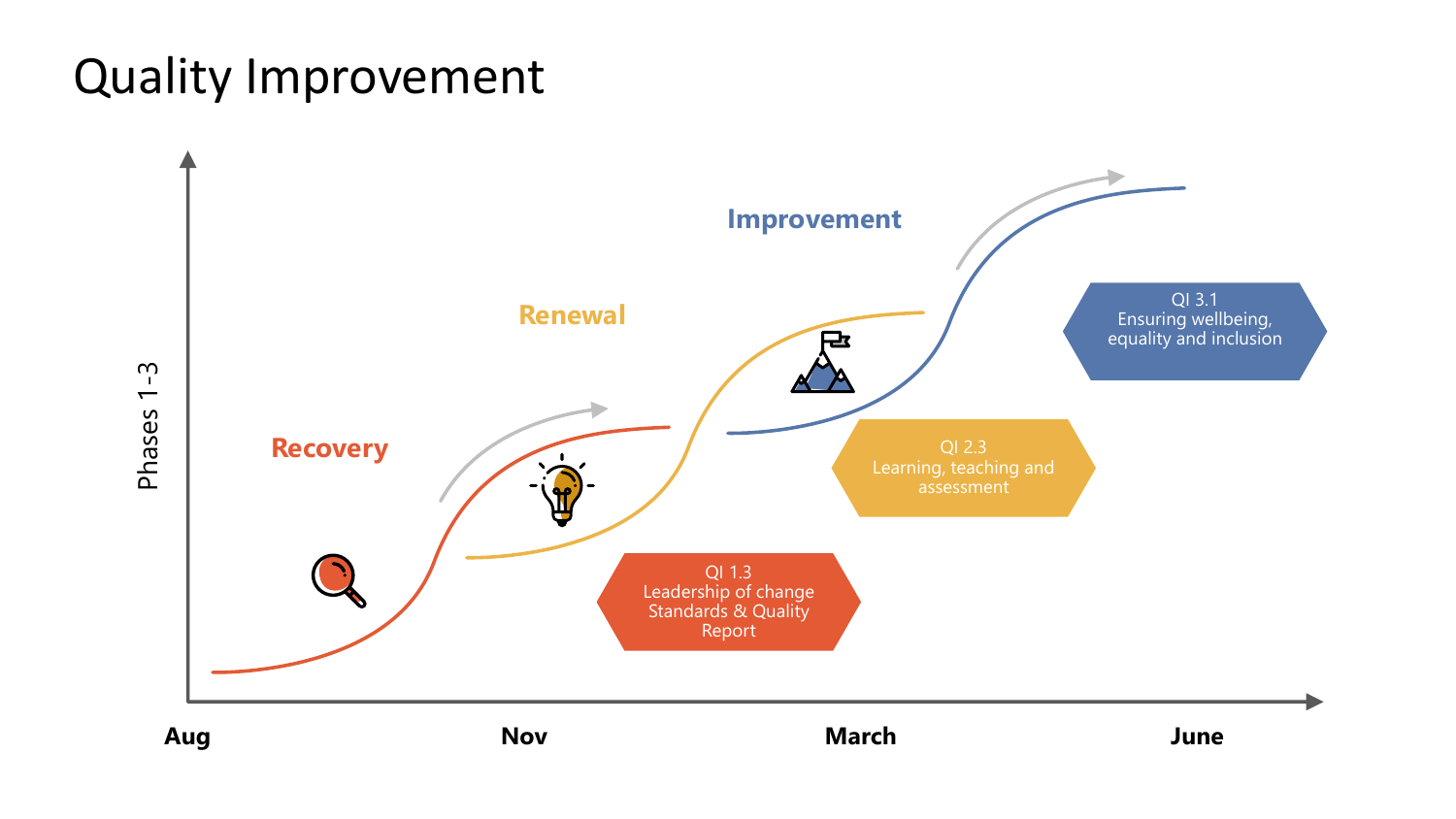- Useful Links:
	- [Banchory Primary School \(banchory-pri.aberdeenshire.sch.uk\)](https://banchory-pri.aberdeenshire.sch.uk/)
	- [Parentzone Scotland | Parent Zone \(education.gov.scot\)](https://education.gov.scot/parentzone/)
	- How good is our school? HGIOS 4 | Self-evaluation | National [Improvement Hub \(education.gov.scot\)](https://education.gov.scot/improvement/self-evaluation/HGIOS4)